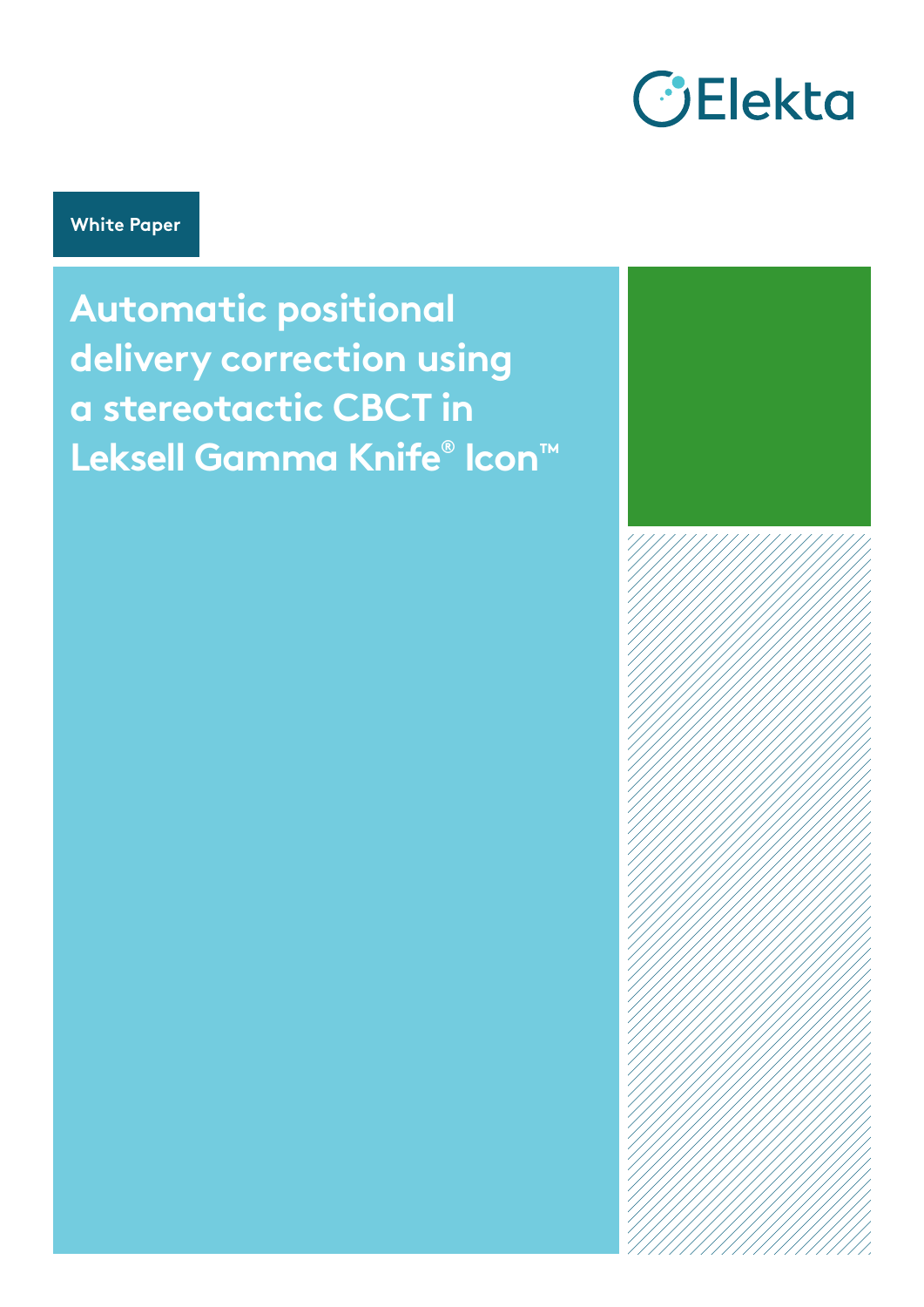# **Introduction**

The Leksell Gamma Knife $^\circ$  Icon™ system, with a stereotactic Cone Beam CT (CBCT), enables increased workflow flexibility and additional treatment options—e.g., planning on frameless images and delivering fractionated frameless treatments. In an image guided workflow the stereotactic reference for the plan is defined by the CBCT images taken prior to start of treatment.<sup>1</sup> Co-registration of the planning images with reconstructed CBCT images<sup>2</sup> at the time of treatment gives a geometric transformation that is used to correct the delivery of the plan according to the current patient position.

## **Automatic correction**

For relocatable mask immobilization, the delivery of the plan is automatically corrected, according to the actual patient position from stereotactic Cone Beam CT images taken at the time of treatment, without any mechanical rotations of the patient.

The correction is done so the delivery of the plan preserves the planned position of each individual isocenter (shot) in the patient anatomy according to the current patient position. The rigid transformation is based on the co-registration of the planning and reconstructed CBCT images. It describes the translation and rotation of the patient, and is used to accomplish the correction of each shot. The delivery characteristics, i.e., beam-on times and collimators, are otherwise identical to the plan.

## **Dosimetrical implications**

The dosimetrical implications of the correction can be understood by looking at the unique beam geometry configuration of Leksell Gamma Knife® Icon™ (see Figure 1). In a single isocenter (shot), 192 non-coplanar pencil beams surrounding the patient form a small volume of highly intense radiation within the target. $3$  As more isocenters (shots) are added to cover the target, more beams contribute to the target dose, while beams for each shot further away from the target are spread out over a large volume and do not overlap.

For points in the target and its proximity, beams from many different angles contribute to the dose. After rotation, some of those beams will travel a longer

distance through the anatomy and some beams a shorter distance compared to the original plan. Because of this, averaging the net effect on the dose distribution is very small at high dose levels.

For positions further away from the target there are fewer beams significantly contributing to the dose in any given point, and they are likely to come from similar directions, implying that they either propagate a consistently longer—or shorter—distance through the anatomy compared to the planned dose. This causes a net effect on the dose distribution which can be seen locally for the lower isodoses. However, global measures, e.g., volume of an isodose, are only very little affected.



**Figure 1.** Beam geometry of Leksell Gamma Knife® Icon™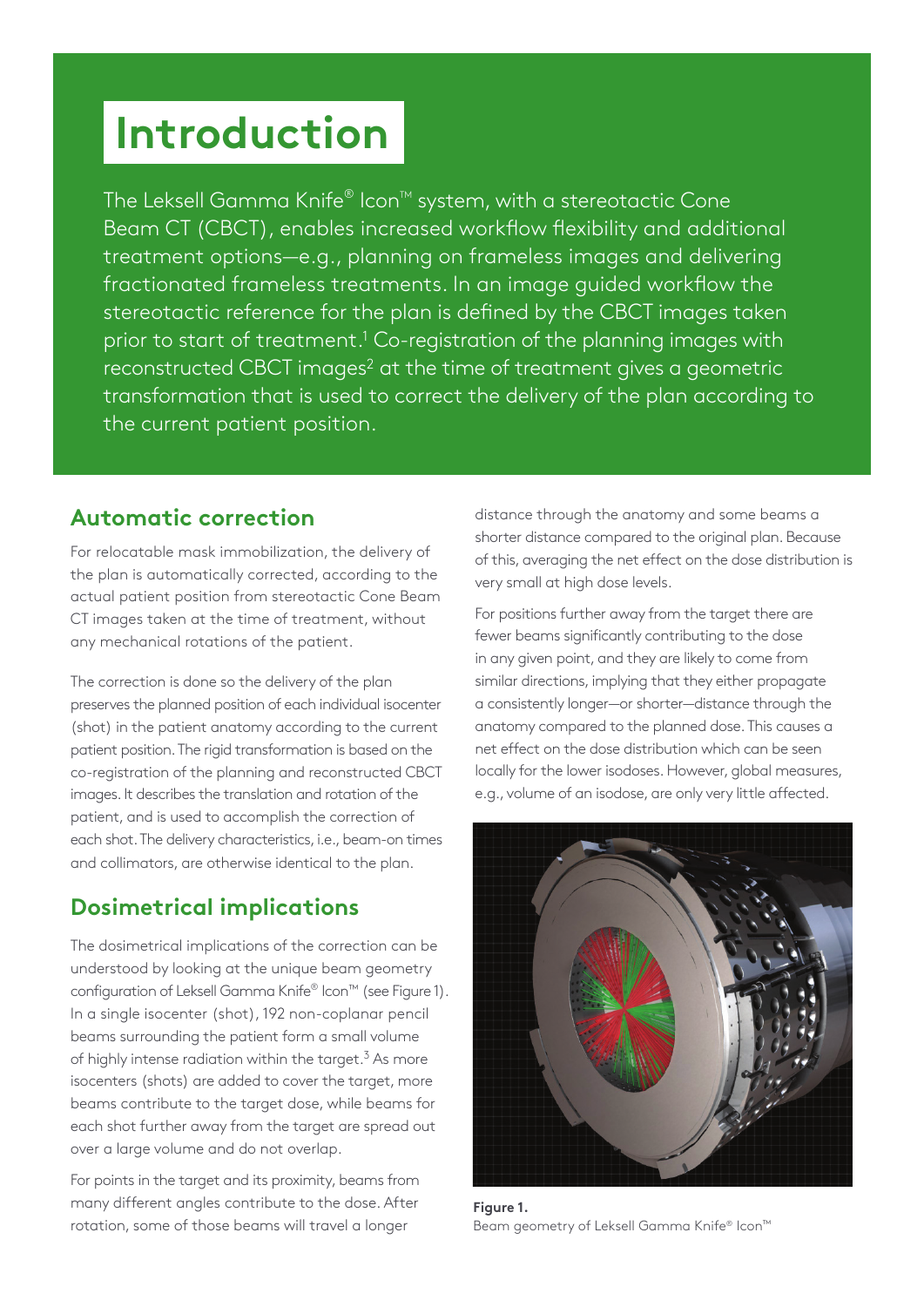

**Figure 2.**

Original plan. The target volume with individual shots outlined.

To illustrate the effect of delivery correction, an image slice of an original plan is shown in Figure 2. A target is planned at 12Gy (in yellow) with several isocenters (seen in the figure), and two lower isodoses are also shown (1Gy in green; 8Gy in orange).

In Figure 3, the head is rotated five degrees around the z-axis (orthogonal to the image slice). Both the planned dose (dotted line) and the corrected delivery dose (solid line) are shown.

Note that, due to the correction, the isocenter positions are invariant relative to the anatomy. Apparently, the higher isodoses are almost unchanged, as seen for the 12Gy and 8Gy isodose lines, implying that a very good coverage and selectivity is maintained. At low isodoses the effect is larger, with the 1Gy isodose being somewhat different compared to the original 1Gy isodose, but the volume covered is almost the same. These results are consistent with the analysis presented in the previous section.

Leksell GammaPlan® provides tools for comparing the corrected delivery dose with the planned dose, using both image views. It also shows dose volume histograms for both the original and corrected delivery, see Figure 4.



**Figure 3.** Rotation 5 degrees about the z-axis.





#### **Figure 4.**

Dose volume histograms for original and corrected delivery.

- 1. Design and performance characteristics of a Cone Beam CT system for Leksell Gamma Knife Icon, White Paper, 1509394.02
- 2. Accuracy of co-registration of planning images with Cone Beam CT images, White Paper, 1509393.02
- 3. Lindquist C, Paddick I. The Leksell Gamma Knife Perfexion and comparisons with its predecessors, Neurosurgery 2007 Sep;61(3 Suppl):130–40; discussion 140–1.